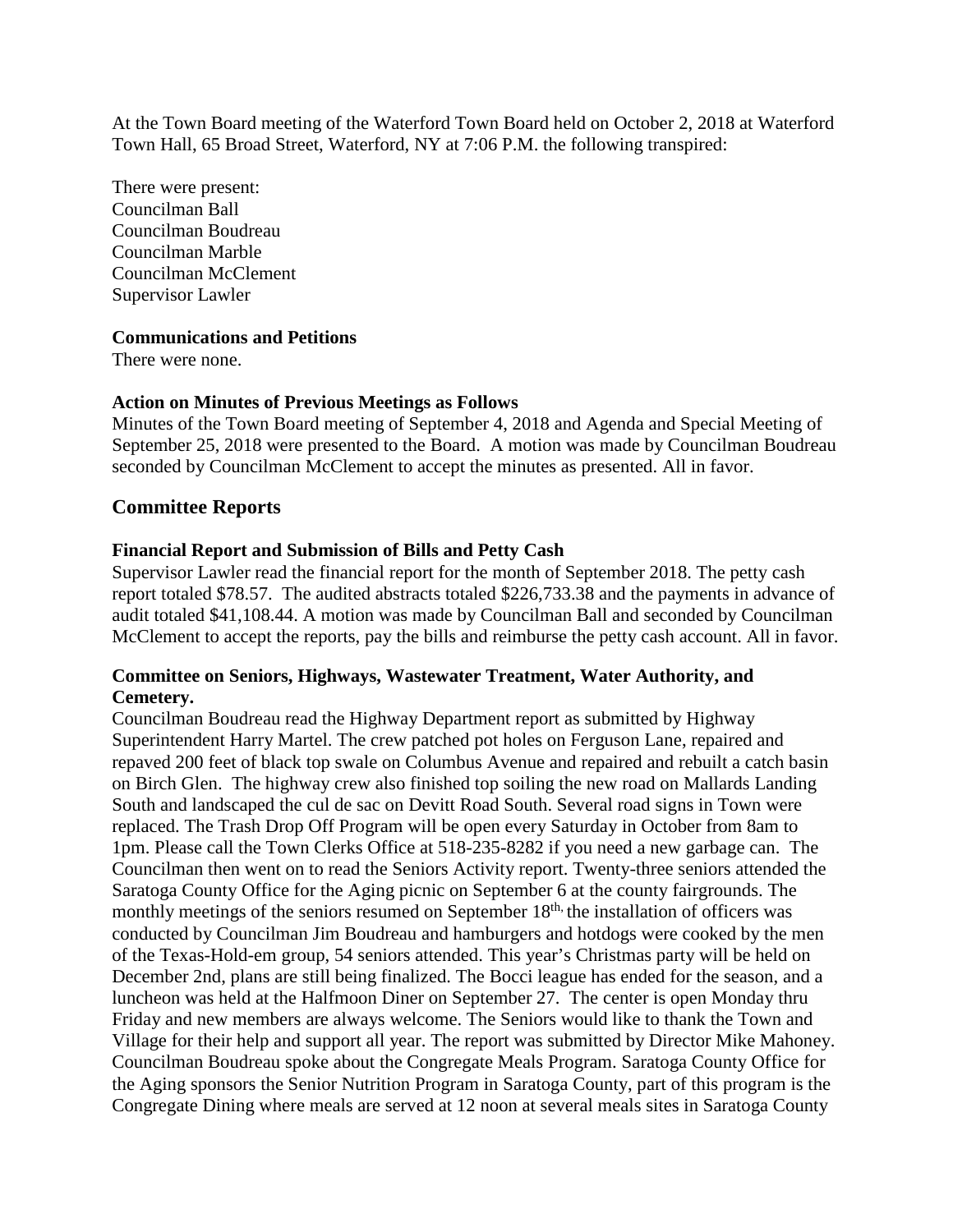including Waterford. This lunch is served Monday-Friday reservations required. A registration form must be completed please contact the Senior Center 518-235-8500.

The Senior Van report for the month of September was read; there were 92 people transported for a total of 1905 miles driven, with a daily average of 92 miles. This report was submitted by Senior Van Driver Neil Quantock. The Councilman then reported on the Wastewater Treatment Plant for the month of September as submitted by Craig Falcone, Plant Operator. Sludge was removed to Albany County and to Saratoga County. They answered 5 alarm calls. Normal maintenance was performed and they checked all pump stations and cleaned floats as needed. Verizon conducted more repair work on the phone line going from Mallards Landing North pump station to the plant and replaced a faulty alarm system fuse housing at the pump station. The crew replaced blown fuses at the Visitors Center boat pump out controls. Troy belting installed new power drive and contactors on wasting pump #2. The Water Commissioners reported that 28,350,000 gallons of water was delivered. The staff completed 54 service calls and 52 dig safely locations. New AMR meters were installed, maintained equipment, completed weekly safety meetings, monthly water testing, and completed meter readings.

#### **Committee on Public Safety, Emergency Services**

Councilman Ball stated that next week is Fire Prevention Week. He introduced Lt. Jim Norris, Cpl. Nick Cook Sr. and "Sparky" from the Waterford Fire Department. Lt. Norris highlighted the Look, Listen, and Learn Program that will be presented to Waterford students from grades prk-6. Is it a multi level program. For the younger students the first step is to get them comfortable seeing the firefighters in their full gear, as they move to the older students it is showing them what to do in the case of a fire. There is an open house on Wed. October 10 from 6-8PM at the Ford Hose Fire Department on Division Street. Several local stations with be there such as the Waterford Rescue Squad and Momentive. Councilman Ball commended Lt. Norris on his military service and his years with the Waterford Fire Department. He then stated that Northside Fire and the Waterford Fire Department recently conducted a joint live fire exercise at the county training center. Councilman Ball stated as a public service announcement Flight Lock Road will have heavier than normal traffic for the next 30-45 days. New York State will be removing dredging materials. If you travel this area be cautious of the trucks. Supervisor Lawler questioned the materials being transported, the hours this would happen and if the road will be closed at any point. Councilman Ball stated the materials will be transported during the daylight hours, the road will remain open, just be cautious, and the materials are non toxic and non hazardous. The Councilman stated that the WPD received a new vehicle, a Ford Explorer. The Saratoga County Sheriff provided us a cage for the vehicle until we get our own in 4-6 weeks. The portable speed sign has arrived and will be placed around the community soon. They will be reporting on the results and will keep the public aware of this weekly. The Total Call Arrest Report for September was discussed. The file system is down which prevented a more detailed report at this time. Supervisor Lawler asked about the large number of calls under Call Type #45. Paul McInerney stated that this file contains general calls, when Officers are called out for service; such as welfare checks, landlord tenant disputes.

#### **Committee on Veterans, Grants and Funding, Buildings, and Special Projects**

Councilman McClement stated that Veterans Advisory Board has held two meetings so far. They have about a dozen veterans, from all eras and branches attending. They represent WWII, Vietnam, Lebanon and Grenada/Panama and the Global War on Terrorism. The banner project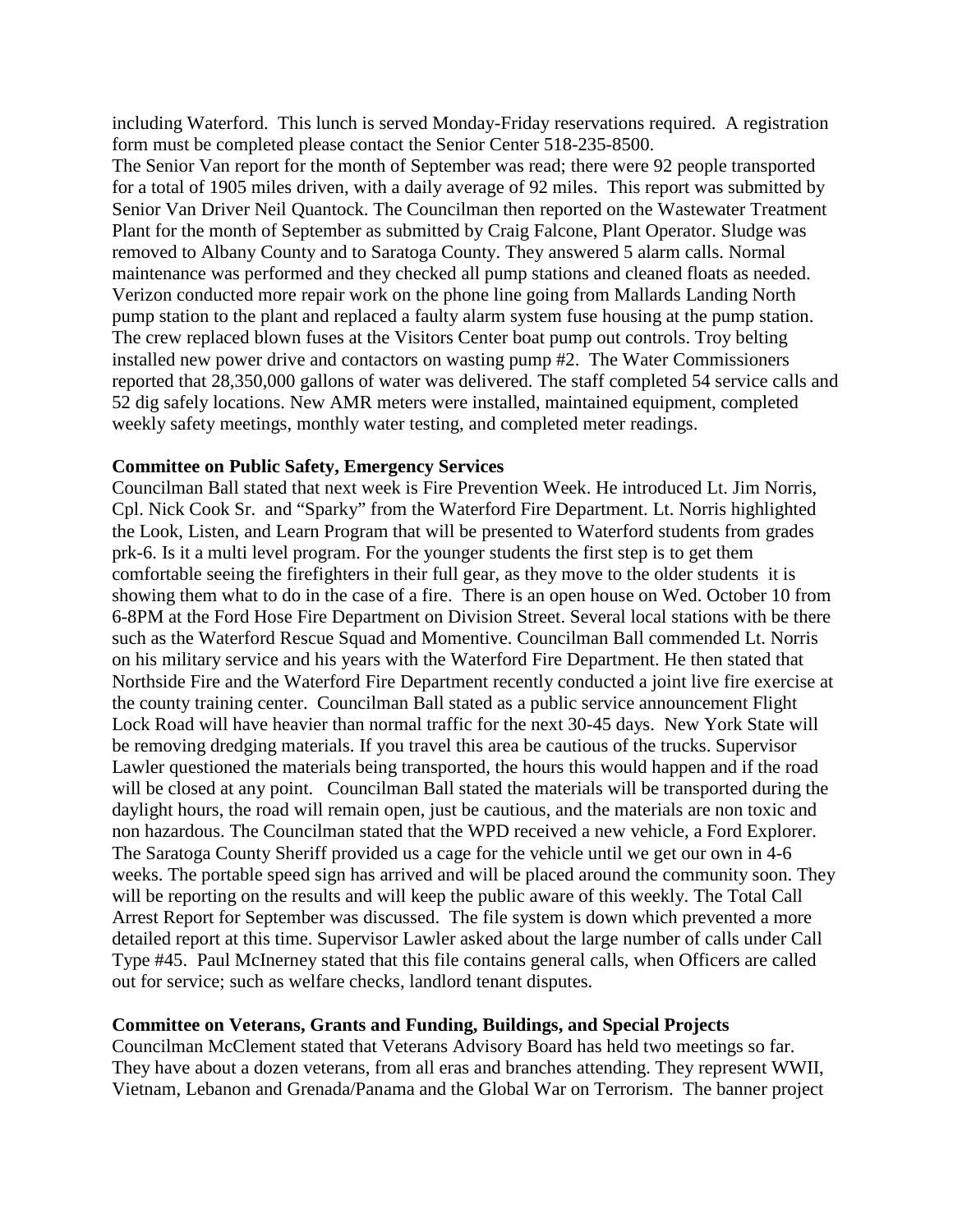is well under way and other ideas being discussed. He is excited about the direction of the group; it continues to grow each meeting. The next meeting is Wednesday Oct 17th at 6pm and the Waterford Community Center, all Veterans in Waterford are welcome to attend. On October 16th at 2:30pm is the Saratoga County Deceased Veteran Ceremony. It is Waterford's turn to honor a deceased Veteran, this month Corporal John Scarchilli will be honored. Cpl Scarchilli was in the United States Marine Corp and was killed in action in WWII. He fell on Iwo Jima. He was well decorated. The ceremony is held at 40 McMaster Street in Ballston Spa. The Councilman went on to say that the  $7<sup>th</sup>$  Annual Revolutionary Run for Veterans will be held on Saturday November 3<sup>rd</sup> at Ford Hardy Park in Schuylerville. Email finishright.com to register. There is always good representation from Waterford. Momentive is again a sponsor as is Waterford Clock. All proceeds benefit the Saratoga County Veterans Trust Fund which helps Veterans and their families in Saratoga County in time of emergency. Please contact the Saratoga County Veterans Service Agency at 518-884-4115 to learn more information about this trust fund. Councilman McClement read the Waterford Harbor Visitor Center report as submitted by Chris Callaghan. The Canal will be closing October  $10<sup>th</sup>$ , the office will remain open on a reduced schedule till October 17.

The 19<sup>th</sup> annual Tugboat Roundup was well attended. The Visitor Center was dedicated to Dick Hurst. 120 boats, 15 campers, more than 26 groups of day visitors were entertained by the Visitor Center. They came from 27 states, 3 Canadian provinces, the United Kingdom, Germany and the Netherlands. Fourteen of the boaters reported spending \$2460 in Waterford, suggesting that the total spent by visitors topped \$41,000 in September. The Waterford Farmers Market will hold its final market on Sunday October 7; an extra week may be added. A note from a visiting boater stated that they enjoyed their stay in Waterford and commended the volunteer staff. The volunteers from the Visitor Center logged 397 hours. Councilman McClement recognized the volunteers and the appreciation we have for them and their work.

Supervisor Lawler asked the Councilman to talk about the Deceased Veteran Ceremony and how that all comes together. Councilman McClement stated each month Saratoga County holds an honor a Deceased Veteran program. This is to honor Veterans in the community who have made either and exceptional sacrifice in service or served in the US military and made a significant contribution to their community. Each month this rotates so that each Town has a turn to honor a Veteran in their community and share Saratoga County's highest honor. Elected Officials from all levels of government, local to federal and on both aisles, this is a bipartisan ceremony, attend. Supervisor Lawler asked about the selection process and how Mr. Scarchilli came to be selected. Councilman McClement stated that all communities work with their local veterans organizations. In Waterford, the Veterans Agency works with the local veterans group, which is the VFW, to get the nominees for this honor, the Supervisor then passes this to the Board of Supervisors. Neither the Town Board or Town Supervisor is involved in the selection process. We work with the veterans organizations directly to get the selection.

Supervisor Lawler added that it is important that the Veterans organizations are the ones involved in this selection process. Waterford has always gone to the VFW for this selection. The Scarchilli family is extremely well known in the community with a lifetime of involvement, it is great to honor a member of their family. This is a great ceremony.

The Supervisor went on to say that Frank does a great job as the Director of the Veterans Service Agency and works hard researching every nominee and working with the families to keep them involved and comfortable.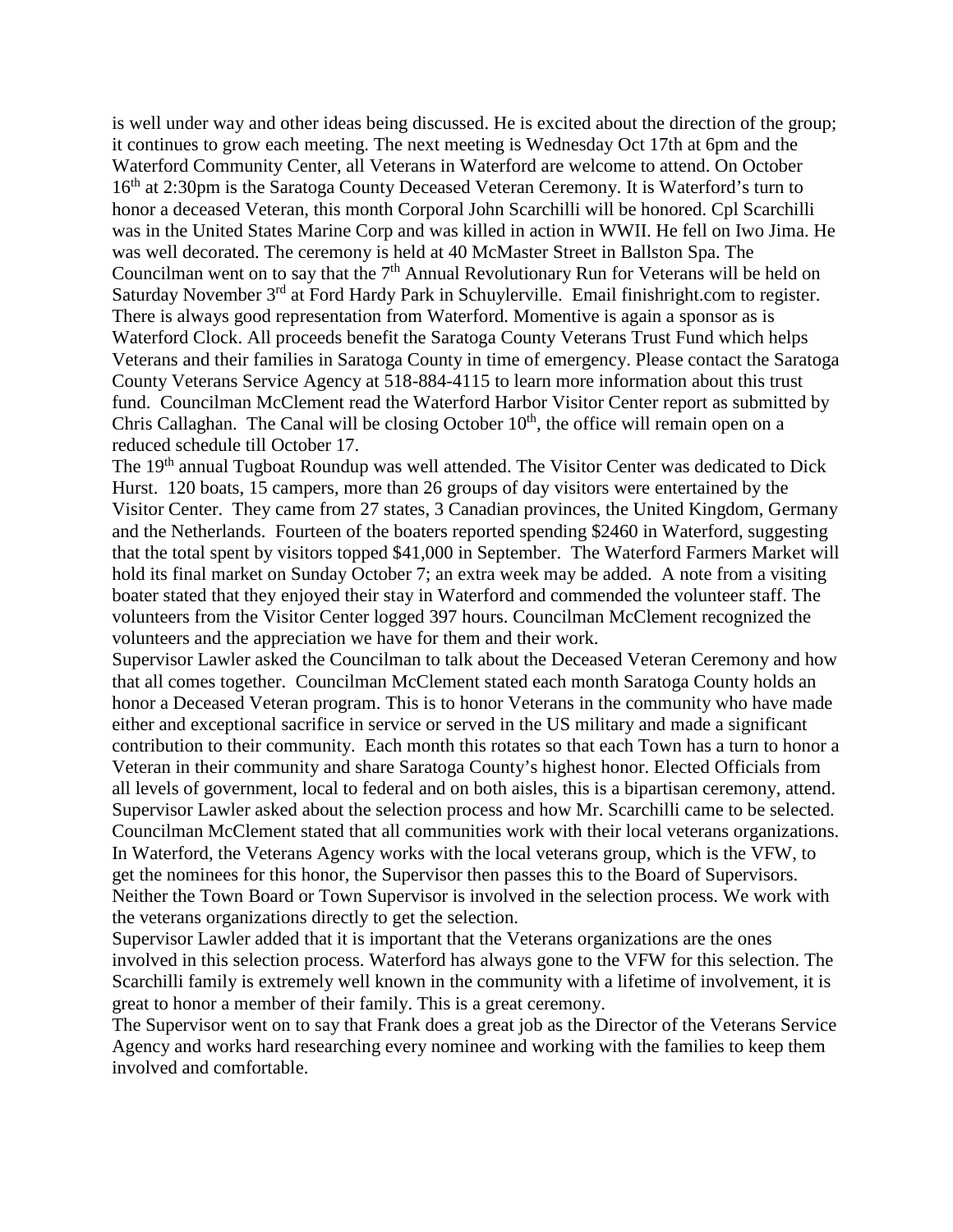Councilman McClement spoke of the new display case at the entrance of the Board of Supervisors meeting room. The medals, photos and personal memorabilia of each honoree will be featured in this display case for 30 days, Joe Scarchilli will be the second honoree to be showcased here.

# **Committee on Youth, Playgrounds, Pool, Festivals, Liaison to Village, Museum, Library and WHCS**

Councilman Marble stated that the Town is having a fall party which we are calling a BOO BASH at the Community Bldg on Sat Oct  $27<sup>th</sup>$  from 1-3 pm. There will be a costume parade with prizes, crafts, games, and refreshments. Come join us for an afternoon of fun.

School sports are in full swing. Check the school website for the current schedules.

There will be a coffee house concert at the Library on Sunday Oct 14<sup>th</sup> at 2 pm. It will feature UK based singer songwriter Sarah McQuaid. This show is co sponsored by RadioRadioX.com, a new internet radio station located here in Waterford. The knitting circle is celebrating its one year anniversary this month! The group gathers at the library every other Thursday from 6-8 pm. Next gathering is on Thursday Oct  $4<sup>th</sup>$ . There will be a workshop on identifying the signs of Dementia and Alzheimer's with the Alzheimer's Association of the Capital Region on Thurs Oct 25th from 5:30-7 pm. The Board of Directors voted to go Fine Free for all juvenile materials beginning in 2019. Materials that are lost or damaged would still need to be paid for. There will no longer be a fine for overdue books.

Oct 20<sup>th</sup> is the Cemetery Ghost tour hosted by the Museum and the WHHS. The paranormal tour at 9 pm is sold out. The Annual meeting at the museum will be held on Oct 22 at 6 pm at the Museum.

November 13<sup>th</sup> will be the start of the Winter Lecture Series. The first one will feature Michael Farrett who will be talking about Oakwood Cemetery. These are held at Van Schaick Country Club at 7 pm. Any other questions pertaining to the museum can be found on the museum website.

The Waterford Christmas Parade is Sat November 24<sup>th</sup> at 6 pm. Please call 518-527-1740 for more information and to sign up.

# **Supervisors Report**

Supervisor Lawler stated that he received information regarding the NYS Deferred Compensation Program and asked the Town Clerk to reach out to town employees to see if there is an interest in setting up an informational workshop. The Supervisor went on to say that the Town has been awarded a Multi Model Grant close to \$100,000 to aid in the Saratoga Avenue streetscape entrance project which aims to improve the commercial part of Saratoga Avenue from the Cohoes Waterford bridge to Fulton Street. The project will improve sidewalks, make the areas safer for pedestrians with crosswalks and improved lighting. This grant will be a part of that. Dominick Gabriel was asked to look over the grant paperwork and report back to the board.

# **General Orders**

# **RESOLUTION# 110**

WHEREAS, an assessment roll has been prepared by this Board for and in connection with the improvements of Sewer District Number 1 for the Town of Waterford, consisting of the general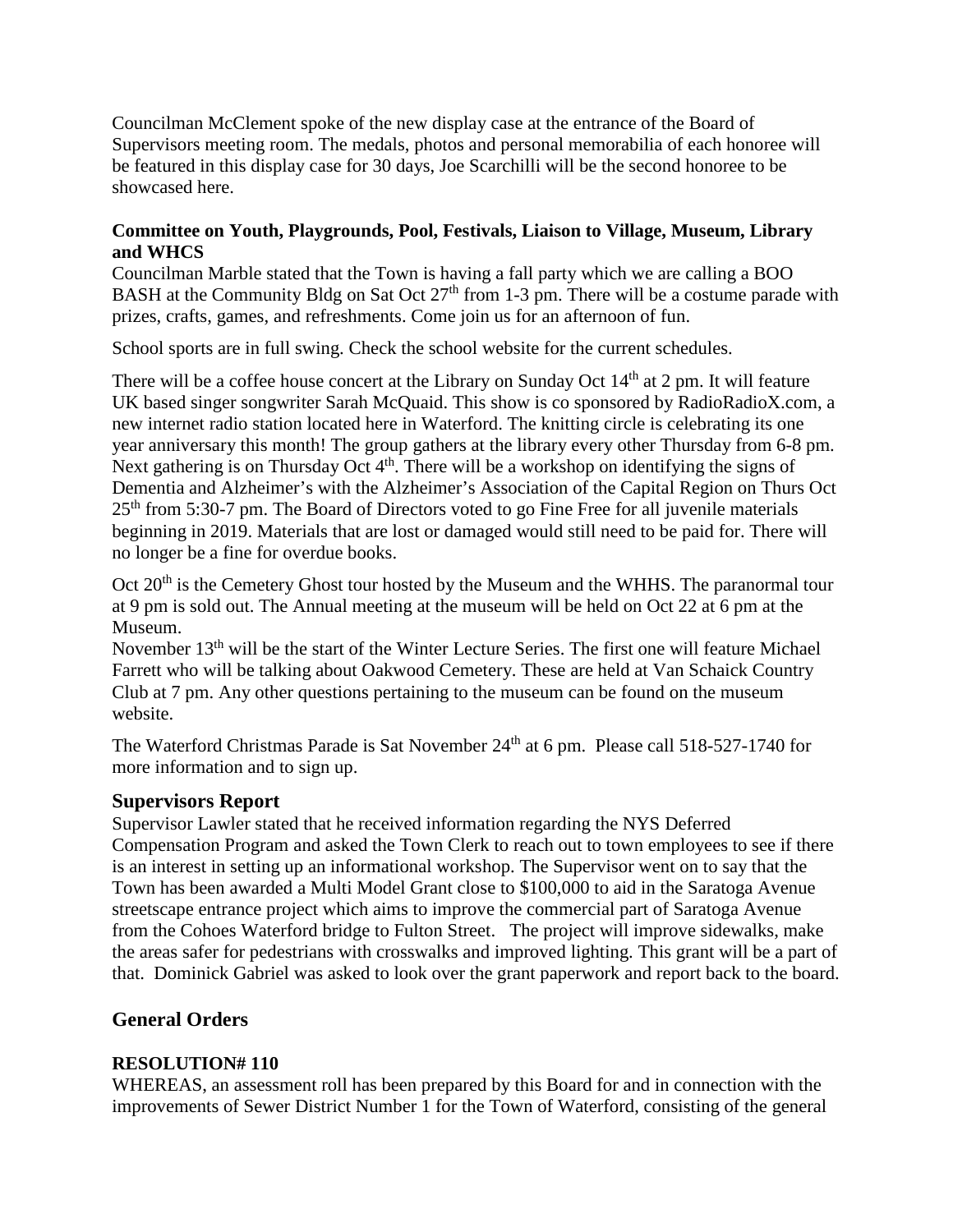sewers and the establishment and equipment of the sewage disposal plant the roll was completed on September 1, 2018 and filed with the Town Clerk on this date, and

WHEREAS, the Town Clerk has given due notice to the Comptroller of the assessment roll and of where and when this board would meet to hear objections to the roll and to review, correct and amend the roll if necessary, and

WHEREAS, the Notice was published in the Schenectady Gazette newspaper and the Saratogian, both newspapers having circulation in the Town of Waterford and the latter being published in Saratoga County and the Town Board met at the time and place specified and the hearing was held upon the assessment roll,

NOW, THEREFORE BE IT RESOLVED, that the Town Clerk be and she is hereby instructed to annex to the assessment roll a warrant which is to be signed by the Supervisor and countersigned by the Town Clerk, commanding the Tax Collector and the Saratoga County Treasurer, to collect from the persons named in the assessment roll, the sum opposite their names to pay the same to the Supervisor of the Town.

Offered by Councilman Marble Seconded by Councilman Boudreau Councilman Ball yes Councilman Boudreau yes Councilman Marble yes Councilman McClement yes Supervisor Lawler yes

# **RESOLUTION# 111**

Resolved, that Torri VanNostrand be and she is hereby authorized to attend a Certified Pool Operator Course October 25-26, 2018 at a cost of \$275.00

Offered by Councilman Marble Seconded By Councilman Boudreau Councilman Ball yes Councilman Boudreau yes Councilman Marble yes Councilman McClement yes Supervisor Lawler yes

#### **RESOLUTION# 112**

Resolved, that the Supervisor be and he is hereby authorized to sign the Civil Rights Certification form for the Town of Waterford Housing Choice Voucher Program.

Offered by Councilman McClement Seconded by Councilman Boudreau Councilman Ball yes Councilman Boudreau yes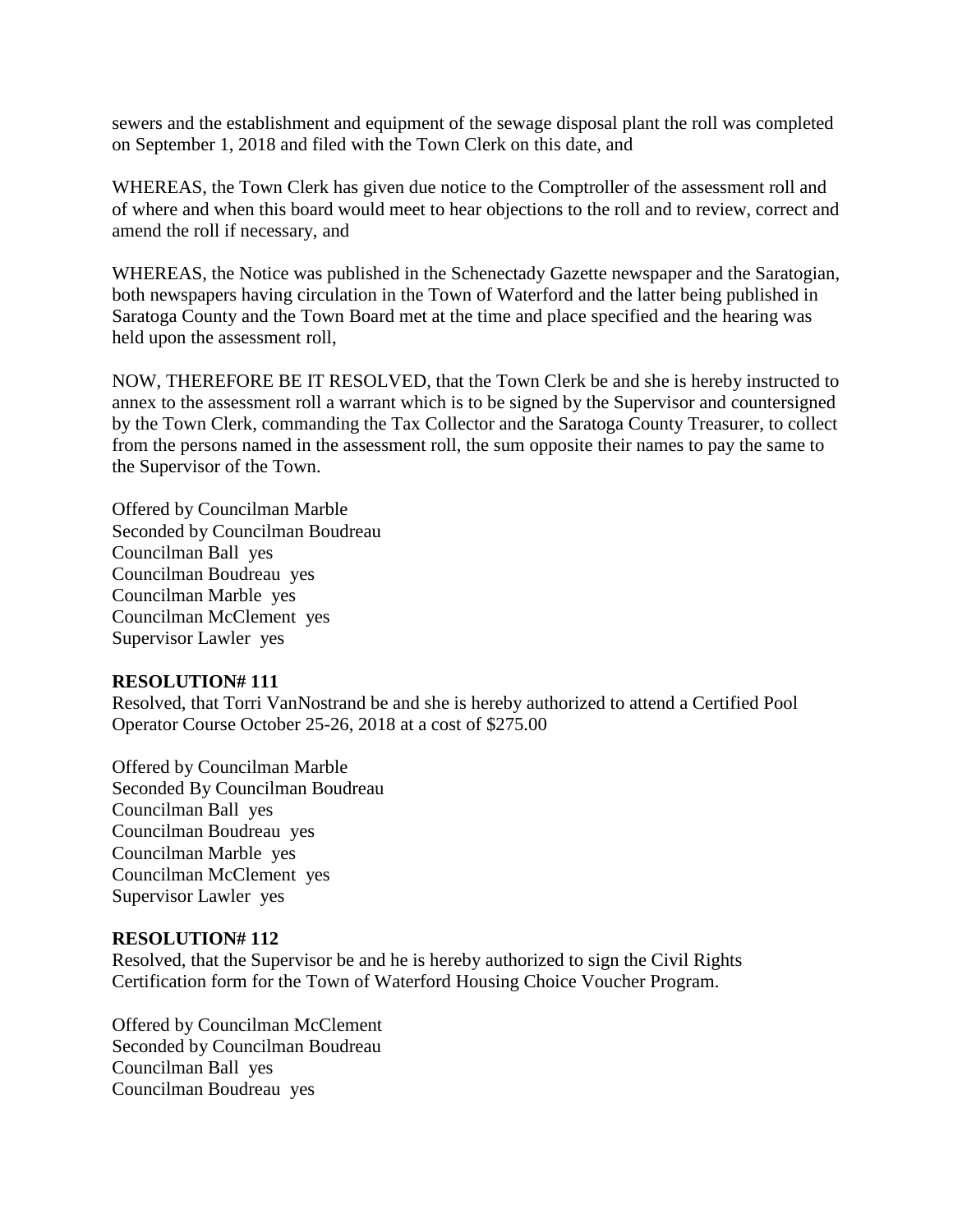Councilman Marble yes Councilman McClement yes Supervisor Lawler yes

### **RESOLUTION# 113**

RESOLVED, that Craig Falcone and Dave Bullett be and they are hereby authorized to attend The Fall meeting of the Adirondack Waterworks Conference and Workshop held on Thursday, November 1<sup>st</sup>, 2018 at the Century House Restaurant at a cost of \$90.00.

Offered by Councilman Boudreau Seconded by Councilman McClement Councilman Ball yes Councilman Boudreau yes Councilman Marble yes Councilman McClement yes Supervisor Lawler yes

Councilman Boudreau stated that he wanted to apologize on the highway end for the delay in the paving projects that were to begin this week. The paving contractor is affected by the weather and they are working to finish other jobs. They should be here paving next week.

M. Murray- Asked for an update on the Veterans Banner status.

Councilman McClement stated that the Advisory Committee has had two meetings so far; they are ironing out the design and parameters of the project. They should be able to roll out the project to the public in a few months.

Ms. Murray asked for more clarification.

Councilman McClement stated that when the project is put out to the public, interested parties will be able to sign up.

Ms. Murray had questions about the updating of the town website, why events/parties mentioned at this meeting are not listed on the calendar and when the website will be updated.

Supervisor Lawler stated that events are posted on the website when they are announced at the Board Meeting, when the Board is made aware of them. Regarding the website- the Town is in the process of redesigning the website and it should be launched by the end of the year. The Supervisor agreed that the website needs consistent updating.

Ms. Murray asked what the words Pride and Express Elite mean on the calendar; there is no information to explain what that means.

Russ McCallister stated that there are two calendars on the website- town events and community events. He added that the community calendar shows teams who reserved fields.